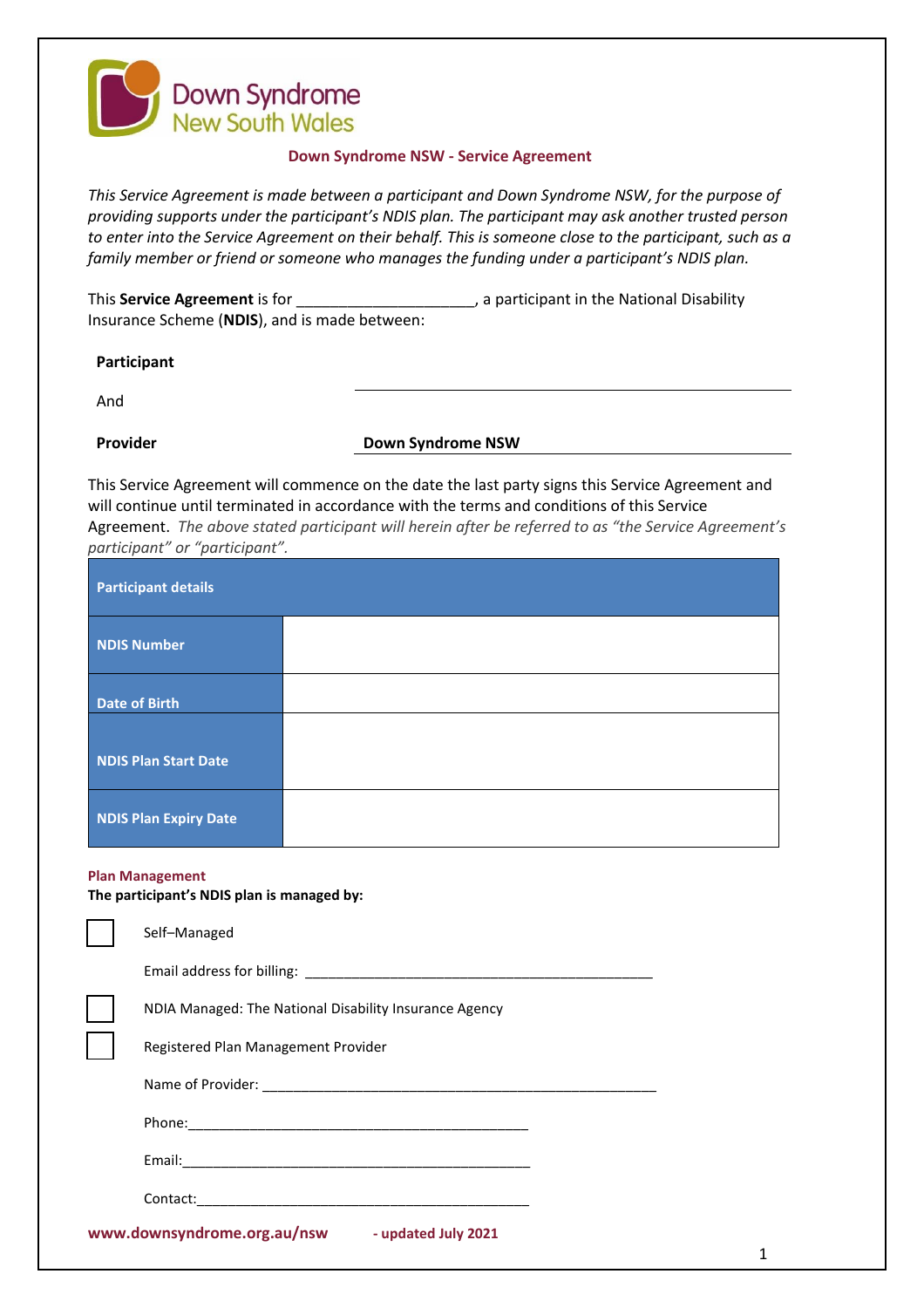| For UP! Club related social and participation activities (Daily Activities or Social and |
|------------------------------------------------------------------------------------------|
| Community Access (Core) to cover the requested supports):                                |

**I agree for Down Syndrome NSW to make a Service Booking for the amount of:** 

Only for 1:1 capacity building work:

 $\sharp$ 

Development of daily living and life skills (Capacity Building)

\$\_\_\_\_\_\_\_\_\_\_\_\_\_\_\_\_\_\_\_\_\_\_\_\_\_ to cover the requested supports.

### **Copy of participant's NDIS goals**

*Down Syndrome NSW is committed to supporting all participants in working towards achieving their goals. In order to assist us please attach a copy of the participant's goals listed in their NDIS plan, or write below:*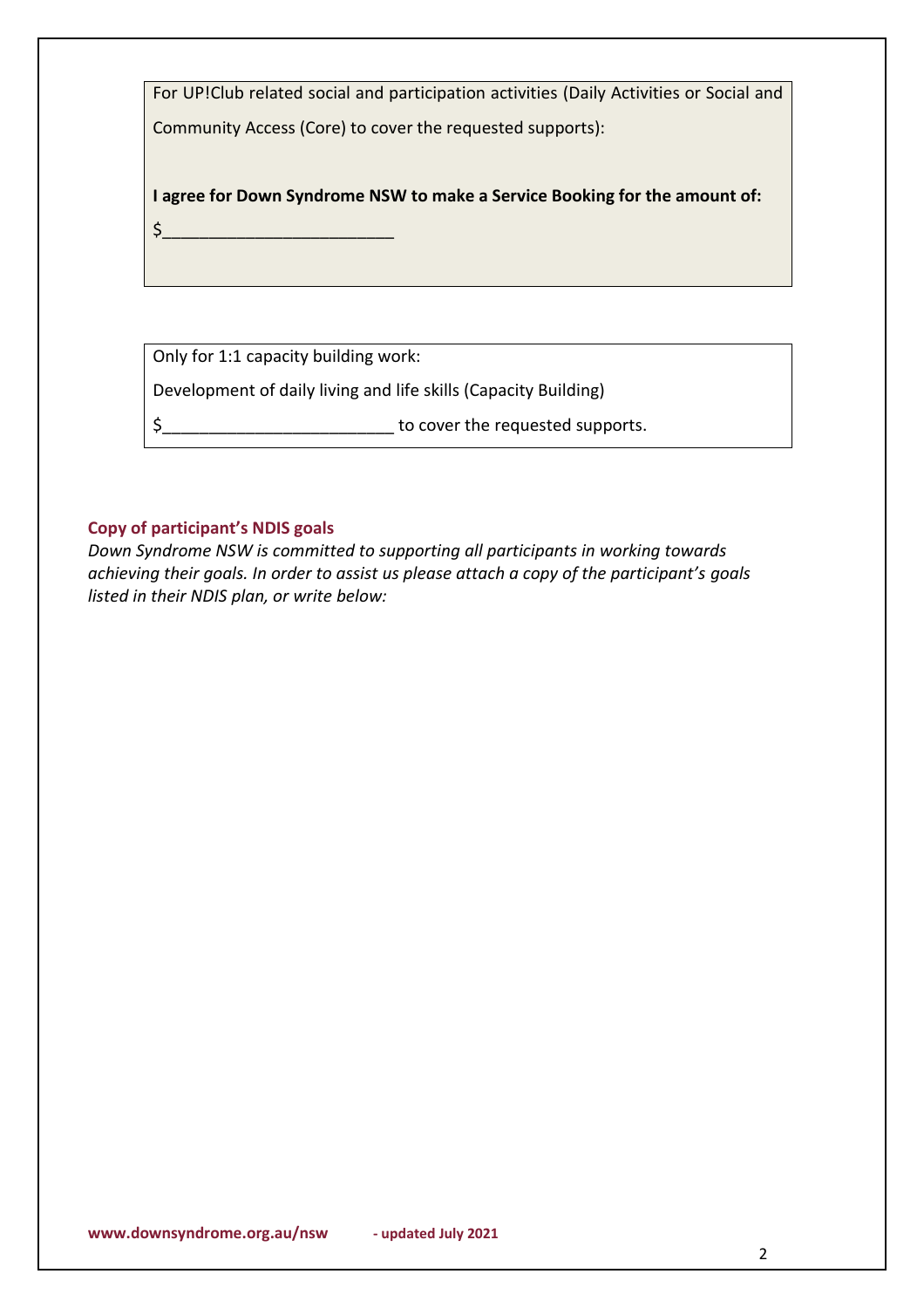#### **Fund allocation guidelines – 12 month period**

The following information is to be used as a guideline only to assist the participant in allocating monies to the relevant budget in their NDIS plan. Costings are based on a participant's level of involvement over a 12 month period. Additional expenses (i.e. things that are not claimable under a participant's NDIS plan) are the responsibility of the participant and are not included in the service cost or the calculations set out in the table below. Examples of additional expenses include entrance fees, event tickets, meals, travel etc. Note: Down Syndrome NSW intends on hosting: 144 online sessions, 24 face to face outings and 3 camps per annum, in line with COVID safe requirements. Eligible participants are welcome to apply for these activities and camps.

#### **Price Guide**

Provision of service to enable a participant to engage in community, social and/or recreational activities. Please note codes and pricing are based on the current price guide as per 1 July 2021. Pricing will change regularly in accordance with NDIA pricing updates.

1. Daily Activites or Social and Community Access (Core)

| <b>Ratio</b> | <b>Weekday Daytime</b> | <b>Weekday Evening</b> | <b>Saturday</b>   | Sunday            | Public Holiday    |
|--------------|------------------------|------------------------|-------------------|-------------------|-------------------|
|              | (max per hour)         | (max per hour)         | (max per hour)    | (max per hour)    | (max per hour)    |
|              | \$24.66                | \$27.15                | \$34.60           | \$44.54           | \$54.47           |
| 1:03         | 04 120 0136 6 1 T      | 04 123 0136 6 1 T      | 04 121 0136 6 1 T | 04 122 0136 6 1 T | 04 129 0136 6 1 T |
|              | \$17.66                | \$19.44                | \$24.78           | \$31.89           | \$39.01           |
| 1:05         | 04 141 0136 6 1 T      | 04 142 0136 6 1 T      | 04 143 0136 6 1 T | 04 144 0136 6 1 T | 04 145 0136 6 1 T |

2. Development of Daily Living and Life Skills (Capacity Building)

(Including service delivery, non face to face support, provider travel, short notice cancellation)

| <b>Item Number</b> | <b>Item Name and Notes</b>                      |      | Unit National |
|--------------------|-------------------------------------------------|------|---------------|
|                    | 09 009 0117 6 3 Skills Development and Training | Hour | \$65.09       |

#### **Please note: NDIS Cancellation Guidelines apply**

Please refer to Pricing Arrangments and Price Limits Guide (1 July 2021 v1, p22) and as amended in subsequent versions for full details and updates.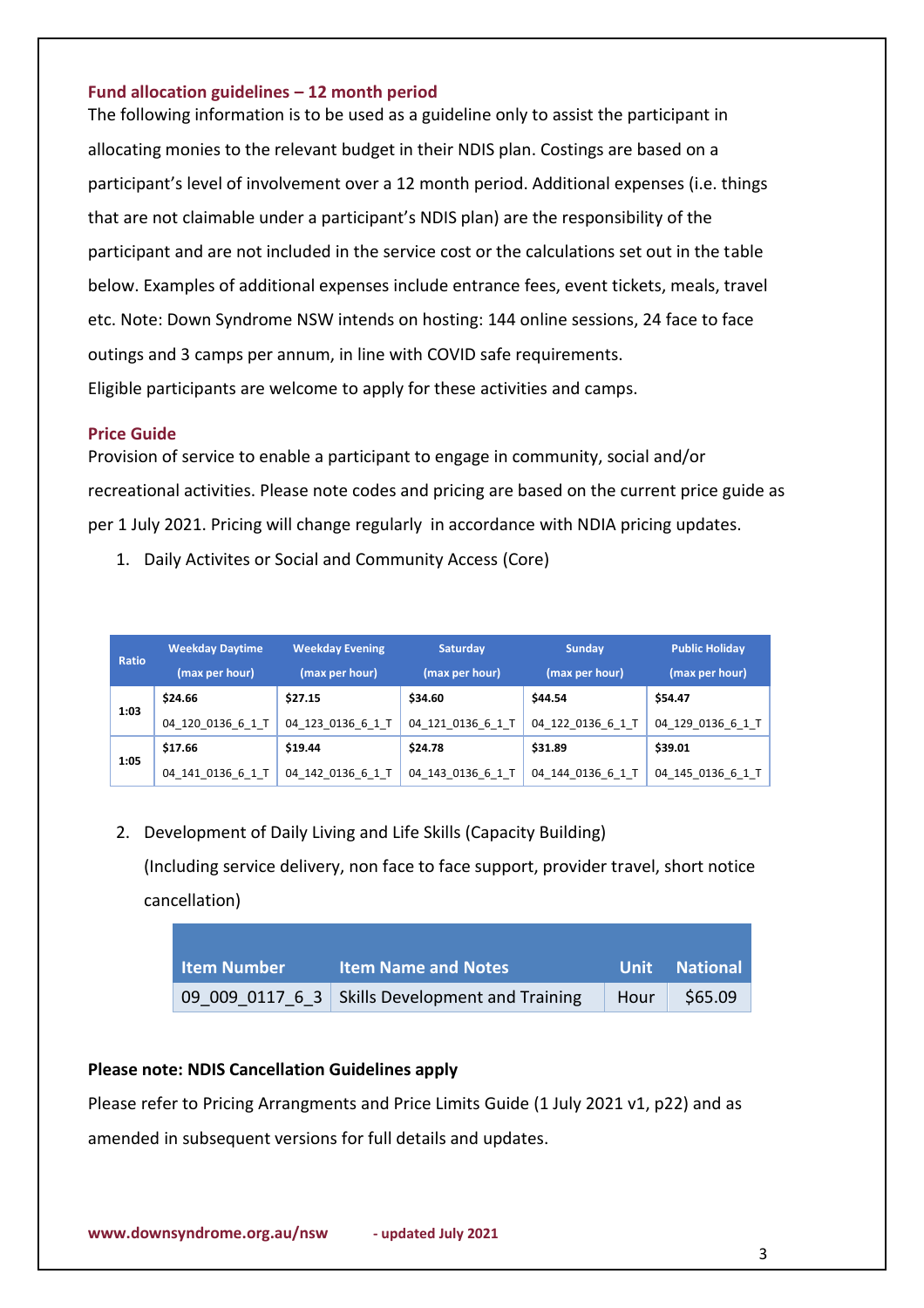## **Short Notice Cancellations (NDIS Price Arrangements and Price Limits 1 July 2021, v1)**

Where a provider has a Short Notice Cancellation (or no show), they are able to claim 100% of the agreed fee associated with the activity from the participant's plan, subject to this *NDIS Pricing Arrangements and Price Limits* and the terms of the service agreement with the participant.

A cancellation is a short notice cancellation if the participant:

- does not show up for a scheduled support within a reasonable time, or is not present at the agreed place and within a reasonable time when the provider is travelling to deliver the support; or
- has given less than two (2) clear business days' notice for a support that meets both of the following conditions:
	- o the support is less than 8 hours continuous duration; AND
	- o the agreed total price for the support is less than \$1000; or
- has given less than five (5) clear business days' notice for any other support.

Providers can only claim from a participant's plan for a Short Notice Cancellation of the delivery of a support item to the participant if all of the following conditions are met:

- this *NDIS Pricing Arrangements and Price Limits* indicates that providers can claim for Short Notice Cancellations in respect of that support item; and
- the proposed charges for the activities comply with this *NDIS Pricing Arrangements and Price Limits*; and
- the provider has the agreement of the participant in advance (that is, the service agreement between the participant and provider should specify that Short Notice Cancellations can be claimed); and
- the provider was not able to find alternative billable work for the relevant worker and are required to pay the worker for the time that would have been spent providing the support.

Claims for a short notice cancellation should be made using the same support item as would have been used if the support had been delivered, using the "Cancellation" option in the myplace portal.

There is no hard limit on the number of short notice cancellations (or no shows) for which a provider can claim in respect of a participant. However, providers have a duty of care to their participants and if a participant has an unusual number of cancellations then the provider should seek to understand why they are occurring. The NDIA will monitor claims for cancellations and may contact providers who have a participant with an unusual number of cancellations.

## **Down Syndrome NSW invoices**

Item Reference Numbers are included on Down Syndrome NSW invoices. Down Syndrome

NSW may on occasion issue invoices with other Item Reference Numbers under the category

"Assistance with social and community participation" or others as appropriate, as per the

NDIS Support Catalogue.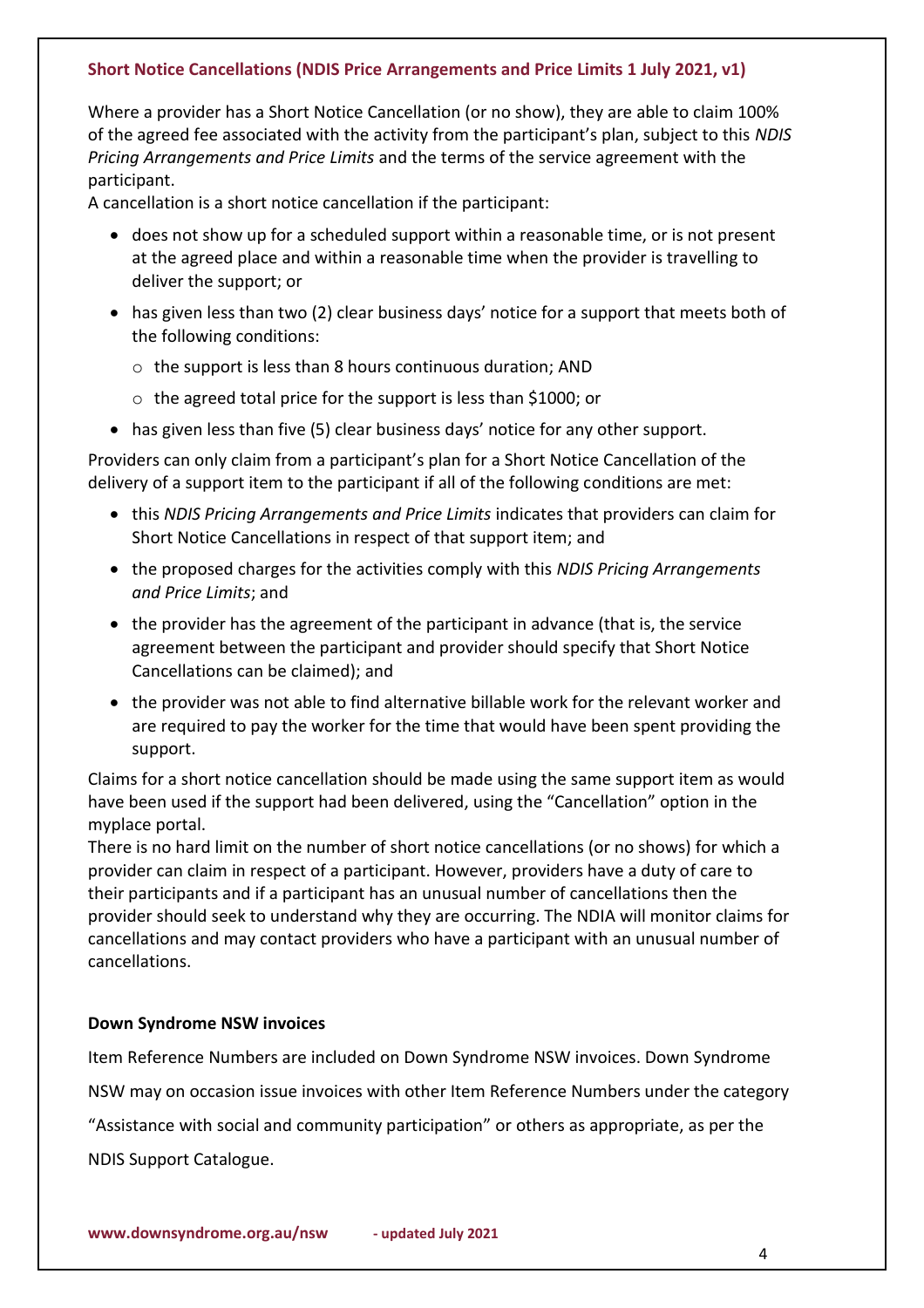#### **Breakdown examples based on different regular UP!Club session attendance :**

Staying Connected online sessions; 1:5 ratio

- **Weekday DAYTIME sessions (1.5 hour duration)**
- o 1 session per week (\$26.49 x 50) = \$1,324.50 per annum
- o 2 sessions (\$52.98 x 50) = \$2,649 per annum
- **Weekend sessions (1.5hr duration)**
- $\circ$  Saturday only sessions (\$37.17 x 25) = \$929.25 per annum
- $\circ$  Sunday only sessions (\$47.84 x 25) = \$1196 per annum
- $\circ$  Saturday + Sunday weekend sessions (\$929.25 + \$1196) = \$2125.25 per annum

#### Face to Face outing events; 1:3 ratio

- $\bullet$  4 hr Saturday face to face outing (\$34.60 x 4) = \$138.40
- $\bullet$  4 hr Sunday face to face outing (\$43.88 x 4) = \$178.16
- $\circ$  x 12 Saturday outings per year = (\$138.40 x 12) = \$1,660.80
- $\circ$  x 12 Sunday outings per year = (\$178.16 x 12) = \$2,137.92
- 1 camp per year approximately \$1,500

#### **Please calculate the total amount of funding required based on your choices above**

#### **AUTHORISATION AND PAYMENT OF SUPPORTS**

In order for the Participant to access support services from Down Syndrome NSW, the Participant must agree on an amount from the NDIS allocated funding to undertake the agreed support service. The participant/participant representative agrees to fund these services from the NDIS to the amount indicated below. Should there be insufficient NDIS funds to cover the booked activity, the participant/participant representative agrees to cover these expenses. The participant/participant's representative (Plan Nominee) agrees to pay Down Syndrome NSW for the provision of supports for any activity booked by the participant and provided by Down Syndrome NSW if the participant does not have sufficient NDIS funds to cover such activity.

It is your responsibility to ensure that your NDIS plan allows for your selected category and you have enough funds available (this can be done through your Plan Manager or the NDIS).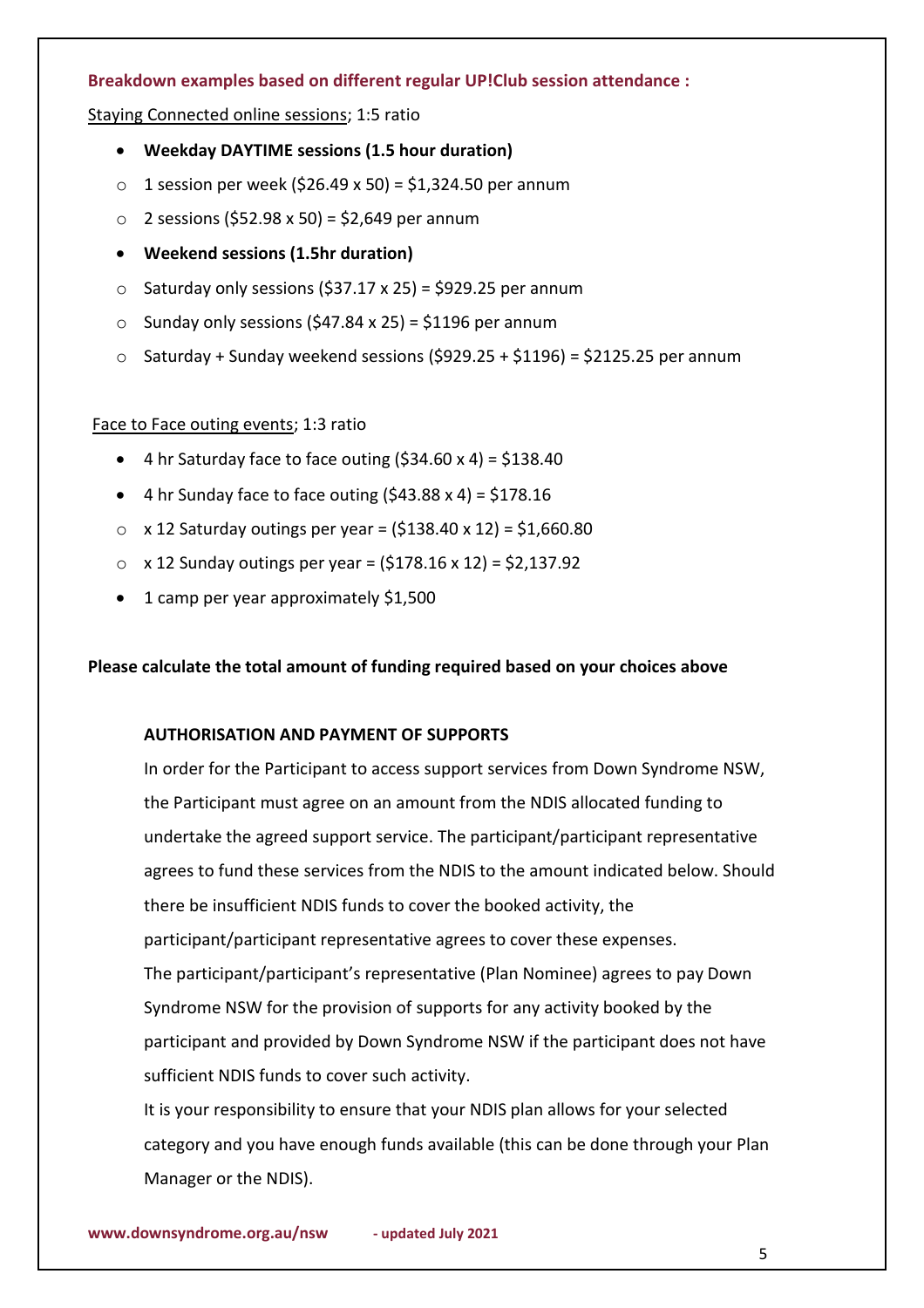For example, if you agree to pay and your plan is not approved for this, you will still be required to pay the balance of the agreed amount.

Additional expenses are the responsibility of the Participant and are not included in the cost of the supports. Examples include activity and camp expenses, event tickets, meals, etc.

## **Overdue Accounts**

In the event payments for the support are not received within 14 days from the issue date of an invoice the payments will be considered overdue and support for the Participant will not be provided until the account is settled.

### **Contact details**

The Service Agreement's participant can be contacted on:

| <b>Name</b>    |  |
|----------------|--|
| Phone          |  |
| <b>Mobile</b>  |  |
| <b>Email</b>   |  |
| <b>Address</b> |  |

If the participant cannot be contacted, the participant's representative can be contacted on:

| <b>Name</b>                    |  |
|--------------------------------|--|
| Phone                          |  |
| <b>Mobile</b>                  |  |
| <b>Email</b>                   |  |
| <b>Address</b>                 |  |
| Relationship<br>to Participant |  |

**www.downsyndrome.org.au/nsw - updated July 2021**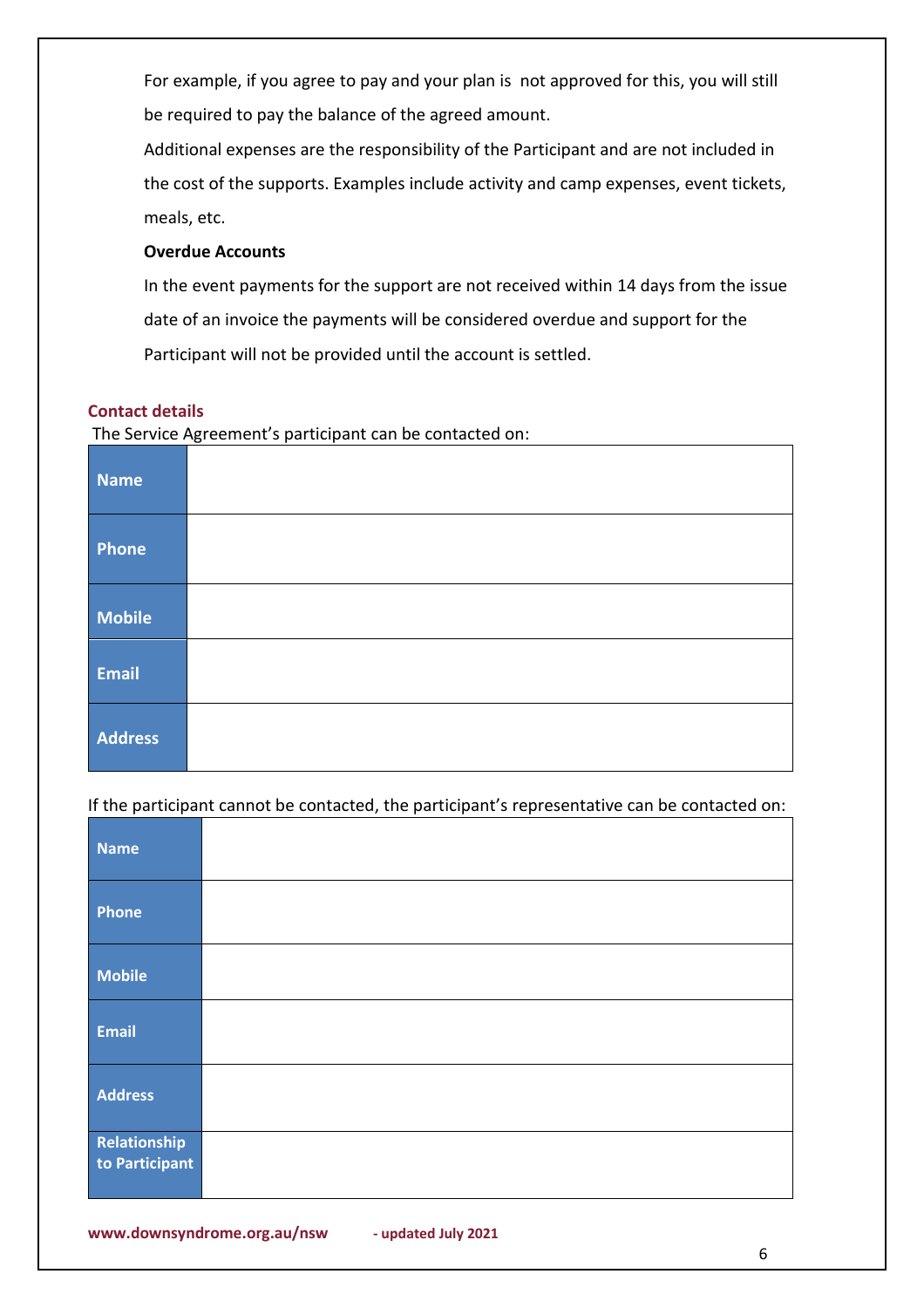| The provider can be contacted on: |                                                   |
|-----------------------------------|---------------------------------------------------|
|                                   | <b>Down Syndrome NSW</b>                          |
| <b>Phone</b>                      | (02) 9841 4444                                    |
| <b>Email</b>                      |                                                   |
|                                   | admin@dsansw.org.au                               |
| <b>Address</b>                    | Level 6, 410 Church Street, North Parramatta 2151 |

## **Agreement signatures**

The parties have thoroughly read and agree to the terms and conditions of this Service Agreement.

Signed by participant Name of participant

Date

Signed for **participant** by their representative

Name of representative

Date

Signed for **Down Syndrome Association of New South Wales** Inc. by its authorised signatory

Name of authorised signatory

Date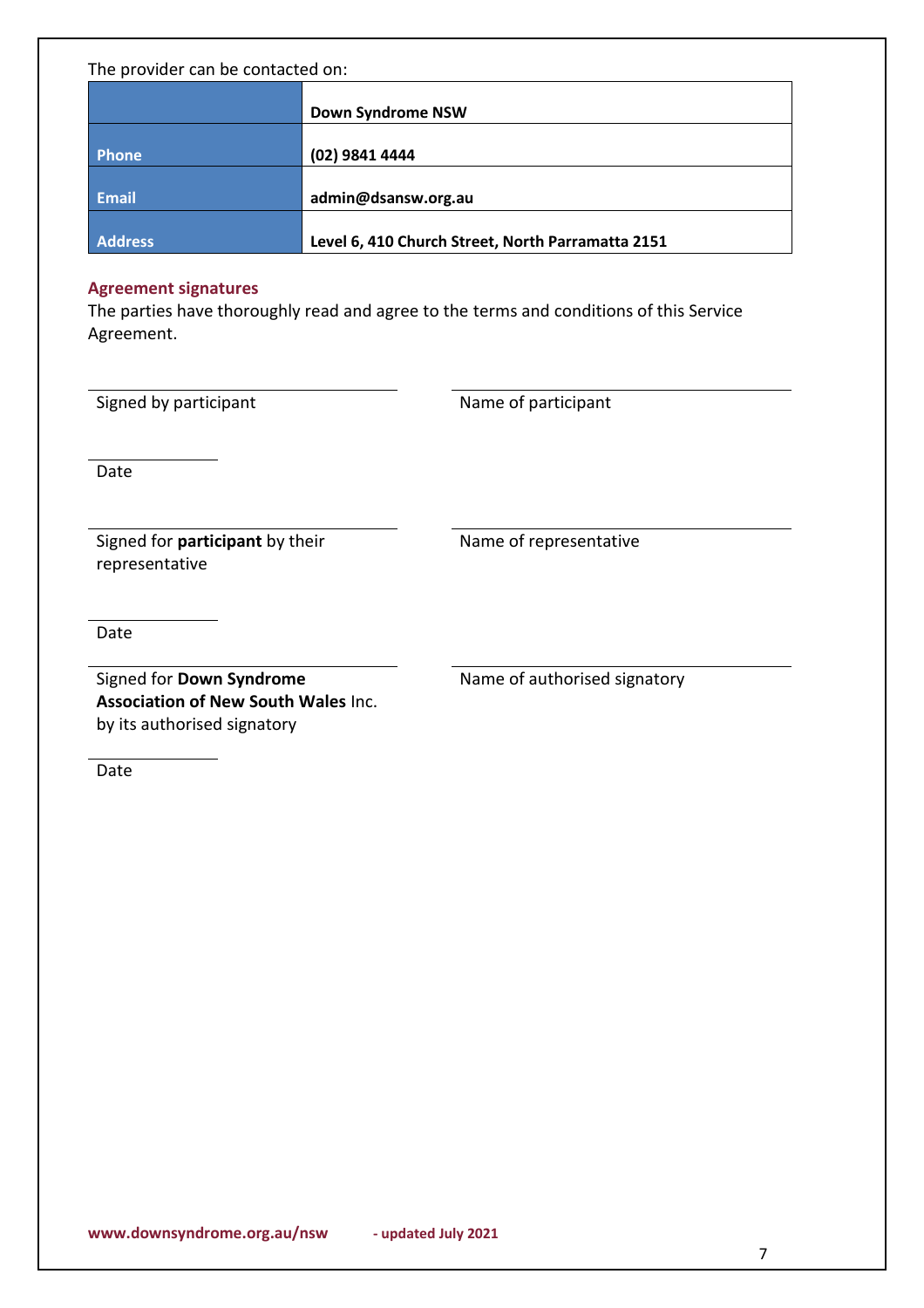## **The NDIS and this Service Agreement**

This Service Agreement is made according to the rules and the goals of the NDIS. A copy of the participant's NDIS plan is attached to this Service Agreement, unless stated otherwise by the Service Agreement's participant.

The parties agree that the NDIS aims to:

- support the independence and social and economic participation of people with disability, and
- enable people with a disability to exercise choice and control in the pursuit of their goals and the planning and delivery of their supports.

### **Additional Information**

Down Syndrome NSW runs UP! Club groups in New South Wales. A participant can choose to attend UP! Club activities at any UP! Club group run by the provider. For a full list of UP! Club groups visit [www.downsyndromensw.org.au/upclub](http://www.downsyndromensw.org.au/upclub)

Each UP! Club generally runs activities on a monthly basis, however this varies between UP! Club groups. Down Syndrome NSW will send details of activities run throughout the year via a program. The program lists the activities that Down Syndrome NSW proposes it will run during the following calendar months.

If the participant wishes to attend an UP! Club activity they must make a booking with Down Syndrome NSW by the closing date for bookings. Bookings can be made with Down Syndrome NSW by phone or via the online booking form. The participant may choose to participate in as few or as many activities as they like.

The cost of each UP! Club activity depends on the duration of the activity. Hourly rates for the UP! Club activities are set out in the table under the heading 'Price Guide' on page 5. All prices are GST inclusive (if applicable) and include the service costs for running the activity. Down Syndrome NSW has also provided fund allocation guidelines under the heading 'Fund allocation guidelines – 12 month period' on page 5 which will help the participant to consider the costs of participating in varying amounts of UP! Club activities and/or UP! Club camps during a 12 month period. For camps, participants will be charged a minimum of three hours attendance whether they choose to arrive late or leave early.

Additional activity costs must be met by the participant and are not included in the hourly rates set out on page 5 or the calculations set out in the tables on page 6. Examples of these activity costs include entrance fees, event tickets, meals, travel etc.

#### **Responsibilities of the provider**

As the provider, Down Syndrome NSW agrees to:

- provide the participant with a calendar of proposed activities
- run each UP! Club activity booked by the participant unless prior notice is given by Down Syndrome NSW
- review the UP! Club activities run by Down Syndrome NSW at least every 6 months with the participant
- communicate openly and honestly and in a timely manner
- treat the participant with courtesy and respect
- consult the participant on decisions about how activities are run
- give the participant information about managing any complaints or disagreements
- listen to the participant's feedback and resolve problems quickly
- give the participant a minimum of 48 hours' notice if Down Syndrome NSW has to change a scheduled UP! Club activity. Down Syndrome NSW will refund to the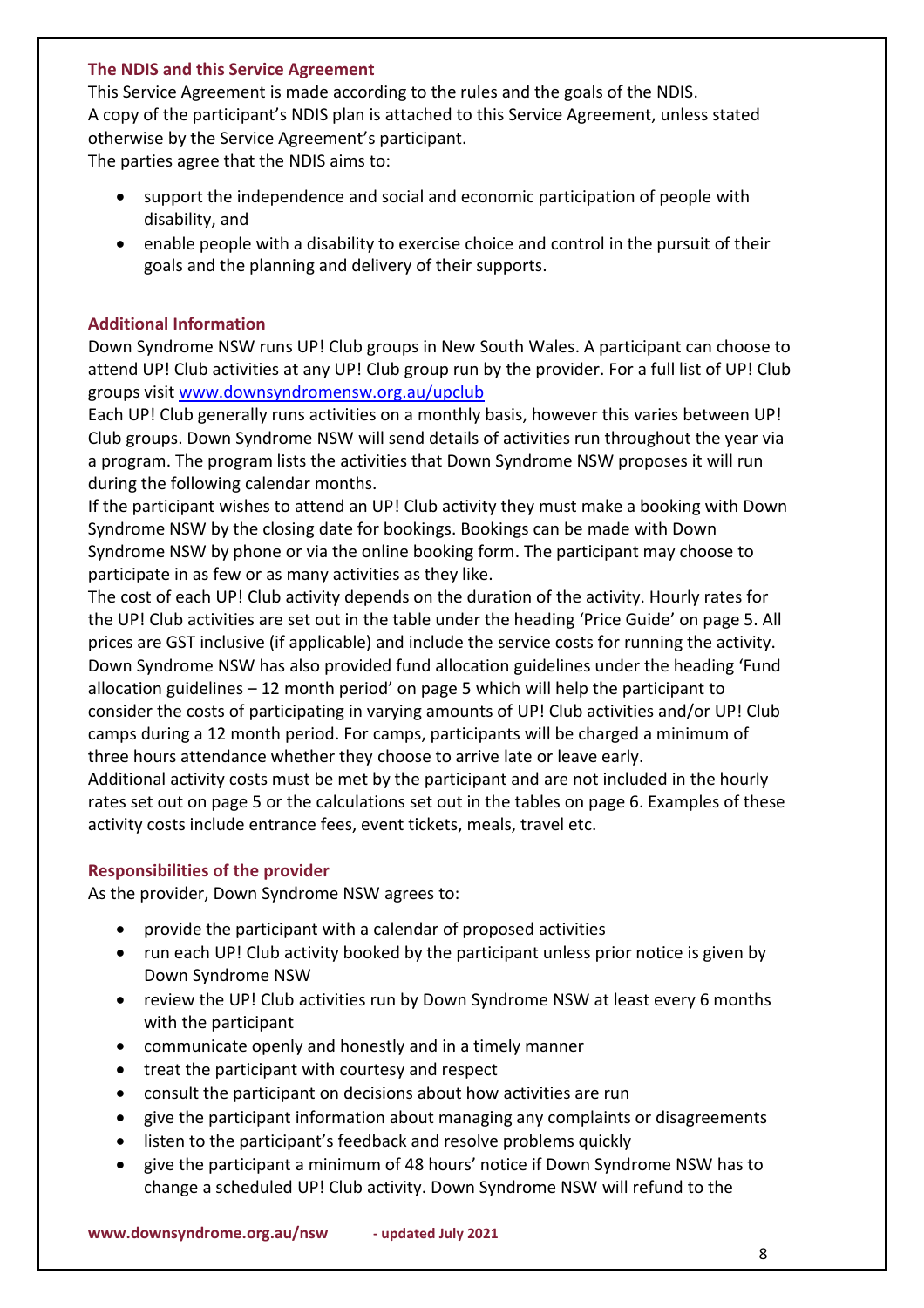participant any money which has been paid upfront for any UP! Club activity that does not go ahead

- give the participant the required notice if Down Syndrome NSW needs to end the Service Agreement
- protect the participant's privacy and confidential information in accordance with the law
- provide UP! Club activities in a manner consistent with all relevant laws, including the *National Disability Insurance Scheme Act 2013* and rules, and the Australian Consumer Law
- keep accurate records on the services provided to the participant
- issue invoices and statements of the activities attended by the participant.

## **Responsibilities of the participant**

The participant agrees to:

- inform Down Syndrome NSW about how they wish UP! Club activities to be run to meet the participant's needs
- treat Down Syndrome NSW's staff and volunteers with courtesy and respect
- talk to Down Syndrome NSW if the participant has any concerns about the activities
- give Down Syndrome NSW a minimum of 48 hours notice if the participant cannot make a scheduled UP! Club activity. If the participant gives the provider notice after 3:00pm the day before the scheduled UP! Club activity or notice is not provided, the provider may charge the participant up to 90% of the fee for the scheduled UP! Club activity
- acknowledge that some events, such as shows, sporting matches and concerts, require payment of additional expenses (such as tickets) prior to the event. All payments for such events are to be made to Down Syndrome NSW via the website. In the case of a participant booking to attend a ticketed event and cancelling prior to making payment, the participant will still be required to pay for the activity unless the ticket is sold to another UP! Club member attending the activity
- be liable for any costs incurred if the participant overspends their NDIS funding
- give Down Syndrome NSW the required notice if the participant needs to end the Service Agreement
- let Down Syndrome NSW know immediately if the participant's NDIS plan is suspended or replaced by a new NDIS plan or the participant stops being a participant in the NDIS.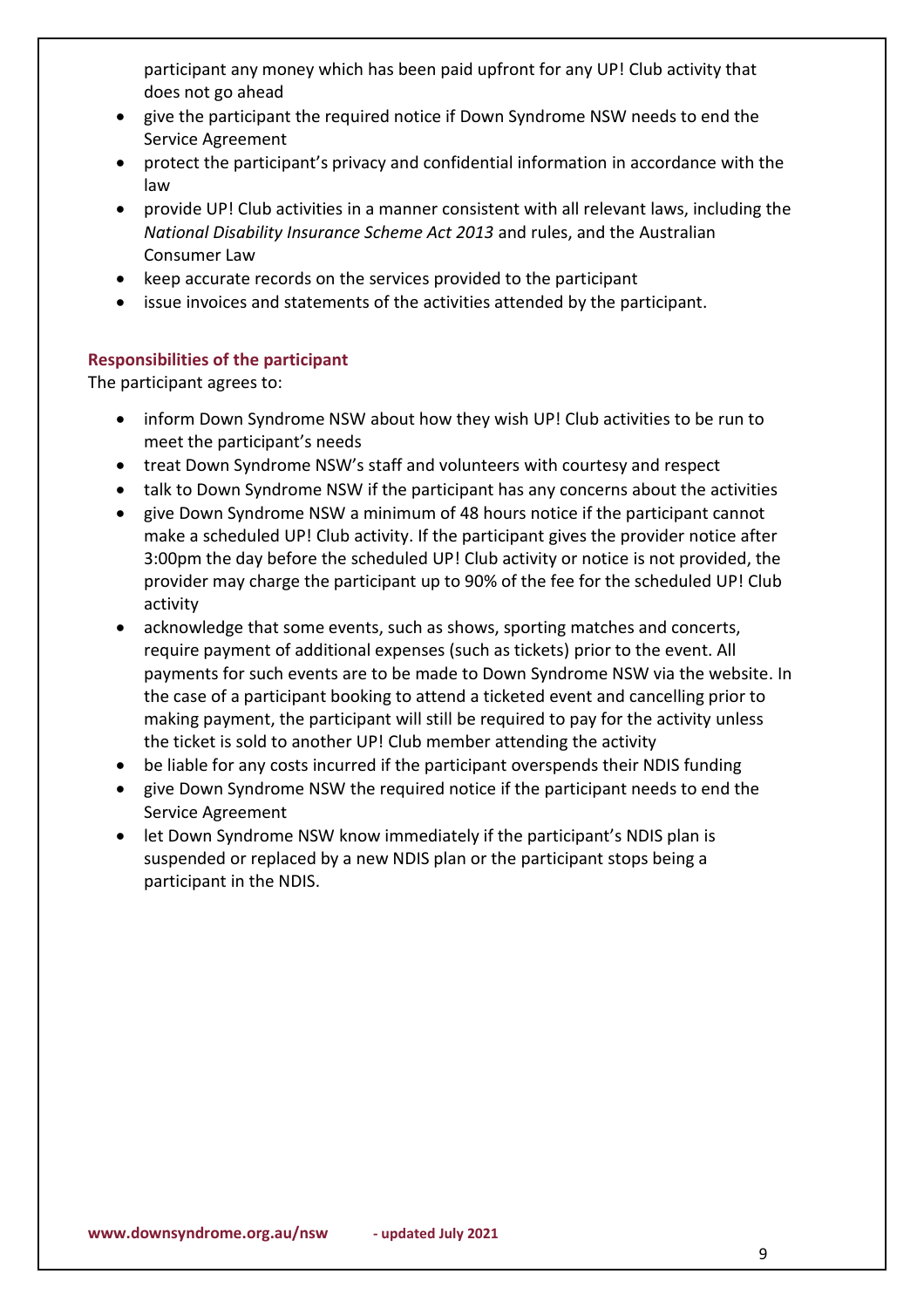## **Changes to this Service Agreement**

If changes to this Service Agreement, including the activities or their delivery are required, the parties agree to discuss and review the proposed changes to this Service Agreement. The parties agree that any changes to this Service Agreement (other than changes to the cost of the activities) will be in writing, signed, and dated by the parties.

Down Syndrome NSW may change the service cost of the UP! Club activities in line with NDIA price updates. Any changes to service costs will not apply to any UP! Club activities already booked by the participant.

The participant may terminate this Service Agreement immediately upon giving written notice to Down Syndrome after receiving notice of any change to the cost of the UP! Club activities.

## **Ending this Service Agreement**

Should either party wish to end this Service Agreement they must give at least 4 weeks notice to the other party. If either party seriously breaches this Service Agreement, then the other party may end this Service Agreement immediately upon giving written notice to the other party.

# **Goods and Services Tax (GST)**

For the purposes of GST legislation, the Parties confirm that:

- a supply of service under this agreement is a supply of one or more of the reasonable and necessary supports specified in the statement included, under subsection 33(2) of the *[National](http://www.comlaw.gov.au/Current/C2014C00149)  [Disability Insurance Scheme Act 2013](http://www.comlaw.gov.au/Current/C2014C00149)* (NDIS Act), in the participant's NDIS plan currently in effect under section 37 of the NDIS Act;
- the participant's NDIS plan is expected to remain in effect during the period the service is provided; and
- the Service Agreement's participant will immediately notify the provider if the participant's NDIS Plan is replaced by a new plan or the participant stops being a participant in the NDIS.

## **Payments**

Down Syndrome NSW will invoice the participant after their attendance at the activity and will use reasonable endeavours to invoice the participant within 30 days of the scheduled activity. **If the funding for any of the services provided under this Service Agreement is managed by the participant:** The participant has chosen to self-manage the funding for NDIS services provided under this Service Agreement. After providing those services, Down Syndrome NSW will send the participant an invoice for those services for the participant to pay. The participant will pay the invoice by direct deposit within 7 days.

## OR

**If the funding for any of the services provided under this Service Agreement is managed by a Plan Nominee:** The participant's Plan Nominee manages the funding for services provided under this Service Agreement. After providing those services, Down Syndrome NSW will send the participant's Nominee an invoice for those services for the participant's Nominee to pay. The participant's Nominee will pay the invoice by direct deposit within 7 days.

OR

**If the funding for any of the services provided under this Service Agreement is managed by the National Disability Insurance Agency:** The participant has nominated the NDIA to manage the funding for services provided under this Service Agreement. After providing those services, Down Syndrome NSW will claim payment for those services from the NDIA.

OR